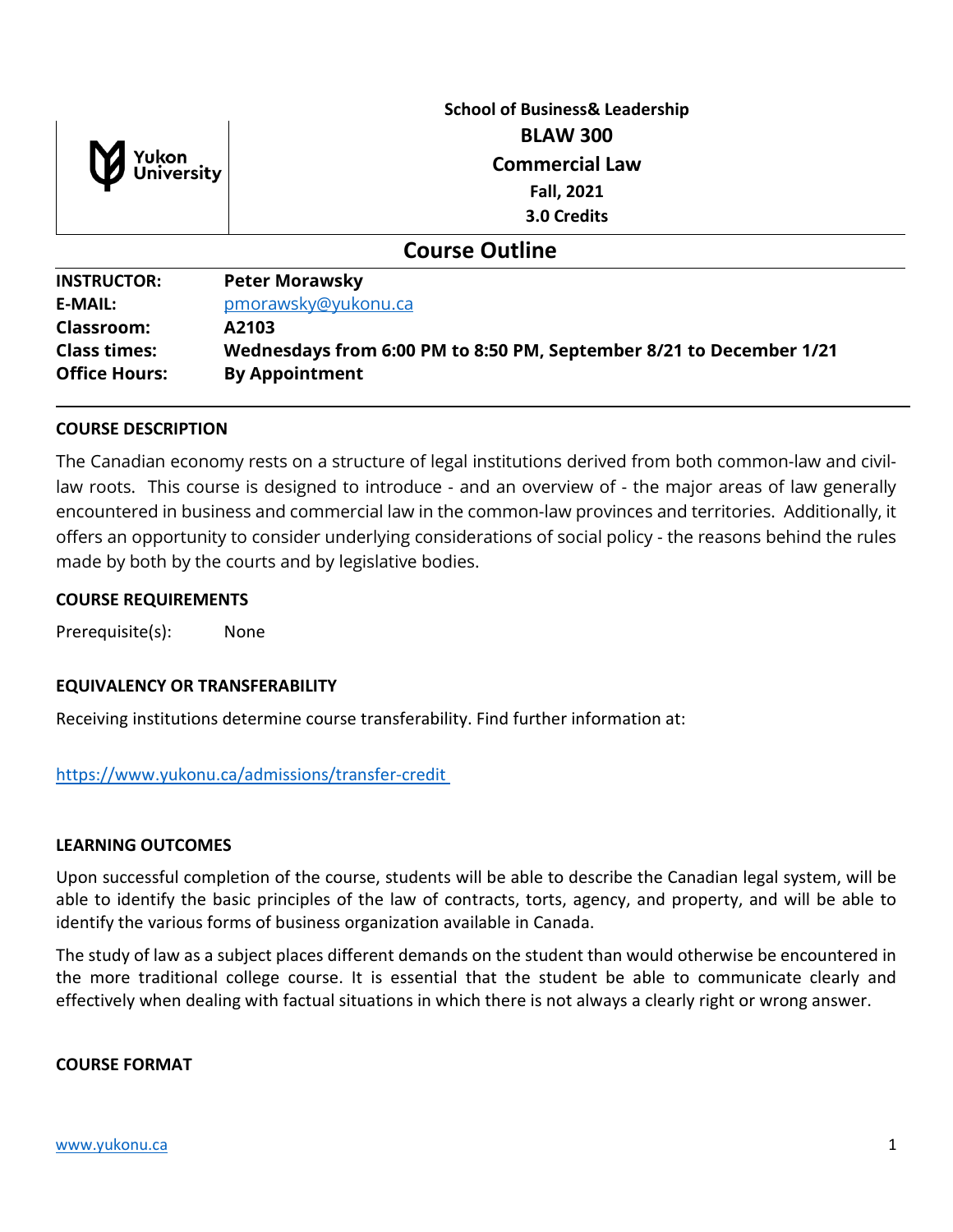The course will be taught primarily through formal lecture, but will also involve question and answer, and group discussion. Students will meet the objectives of the course by reading the text, reading assigned case law, attending classes, and through discussing issues and participating in class.

## **ASSESSMENTS:**

## **Attendance & Participation**

Class participation and attendance will account for 10% of the final mark.

It is important to attend the class sessions **having read the assigned sections of the text in advance**.

Additionally, students will be assigned case law or Yukon statutes to read.

That material is publicly available on government web sites and has been chosen to illustrate concepts and principles developed from the text **and should be read by students in advance**.

Students will be responsible for obtaining and reading that material and will need internet access for that purpose.

## **Tests**

Students will be regularly given quizzes in class based on the assigned readings (text, case law and statutes). Quizzes will account for 25% of the final mark.

There will also be a take home mid-term examination and a take home final examination. Both will be assigned in class.

### **EVALUATION:**

| Quizzes (in Class) | 25%  |
|--------------------|------|
| Midterm Exam       | 25%  |
| Participation      | 10%  |
| Final Exam         | 40%  |
| Total              | 100% |

## **COURSE WITHDRAWAL INFORMATION**

Refer to the YukonU website for important dates.

## **TEXTBOOKS & LEARNING MATERIALS**

Smyth, J.E., Soberman, D.A. & Easson, A.J., McGill S.A., (2020): **The Law and Business Administration in Canada, 15th Edition**,Pearson Canada Inc., 837pp.

Internet access to obtain case law or Yukon statutes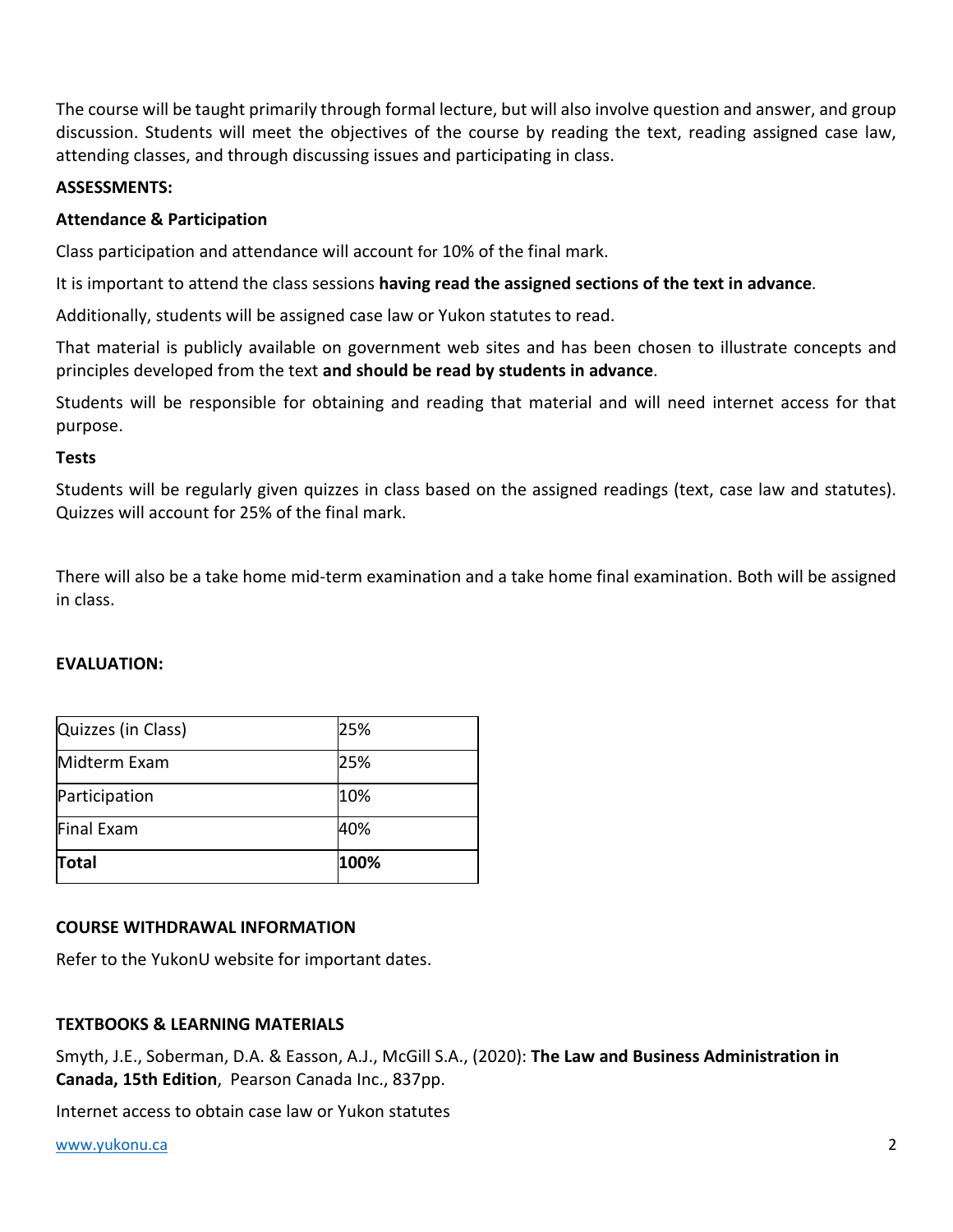## **ACADEMIC INTEGRITY**

Students are expected to contribute toward a positive and supportive environment and are required to conduct themselves in a responsible manner. Academic misconduct includes all forms of academic dishonesty such as cheating, plagiarism, fabrication, fraud, deceit, using the work of others without their permission, aiding other students in committing academic offences, misrepresenting academic assignments prepared by others as one's own, or any other forms of academic dishonesty including falsification of any information on any Yukon University document.

Please refer to Academic Regulations & Procedures for further details about academic standing and student rights and responsibilities.

## **ACADEMIC ACCOMMODATION**

Reasonable accommodations are available for students requiring an academic accommodation to fully participate in this class. These accommodations are available for students with a documented disability, chronic condition or any other grounds specified in section 8.0 of the Yukon University Academic Regulations (available on the Yukon University website). It is the student's responsibility to seek these accommodations by contacting the Learning Assistance Centre (LAC): [LearningAssistanceCentre@yukonu.ca.](mailto:LearningAssistanceCentre@yukonu.ca)

### **TOPIC OUTLINE**

Readings refer to the Smythe & Soberman text, 15th Edition.

Case law is identified by case name and court. Statutes are identified by name.

Yukon case law can be obtained at: [http://www.yukoncourts.ca/courts/.](http://www.yukoncourts.ca/courts/) BC case-law can be obtained at: [http://www.courts.gov.bc.ca/.](http://www.courts.gov.bc.ca/) Yukon statutes can be obtained at: [http://www.gov.yk.ca/legislation/.](http://www.gov.yk.ca/legislation/)

| <b>Class Date:</b> | Week: | Topic:                                                | <b>References:</b>   |
|--------------------|-------|-------------------------------------------------------|----------------------|
| Sept 8/21          | 1     | Introduction:                                         | Chapters 1, 2 &<br>3 |
|                    |       | Review of course objectives<br>$\bullet$              |                      |
|                    |       | <b>Law in its Social and Business Context:</b>        |                      |
|                    |       | Law, Society and Business<br>$\bullet$                |                      |
|                    |       | Machinery of Justice<br>$\bullet$                     |                      |
|                    |       | <b>Government Regulation of Business</b><br>$\bullet$ |                      |
|                    |       |                                                       |                      |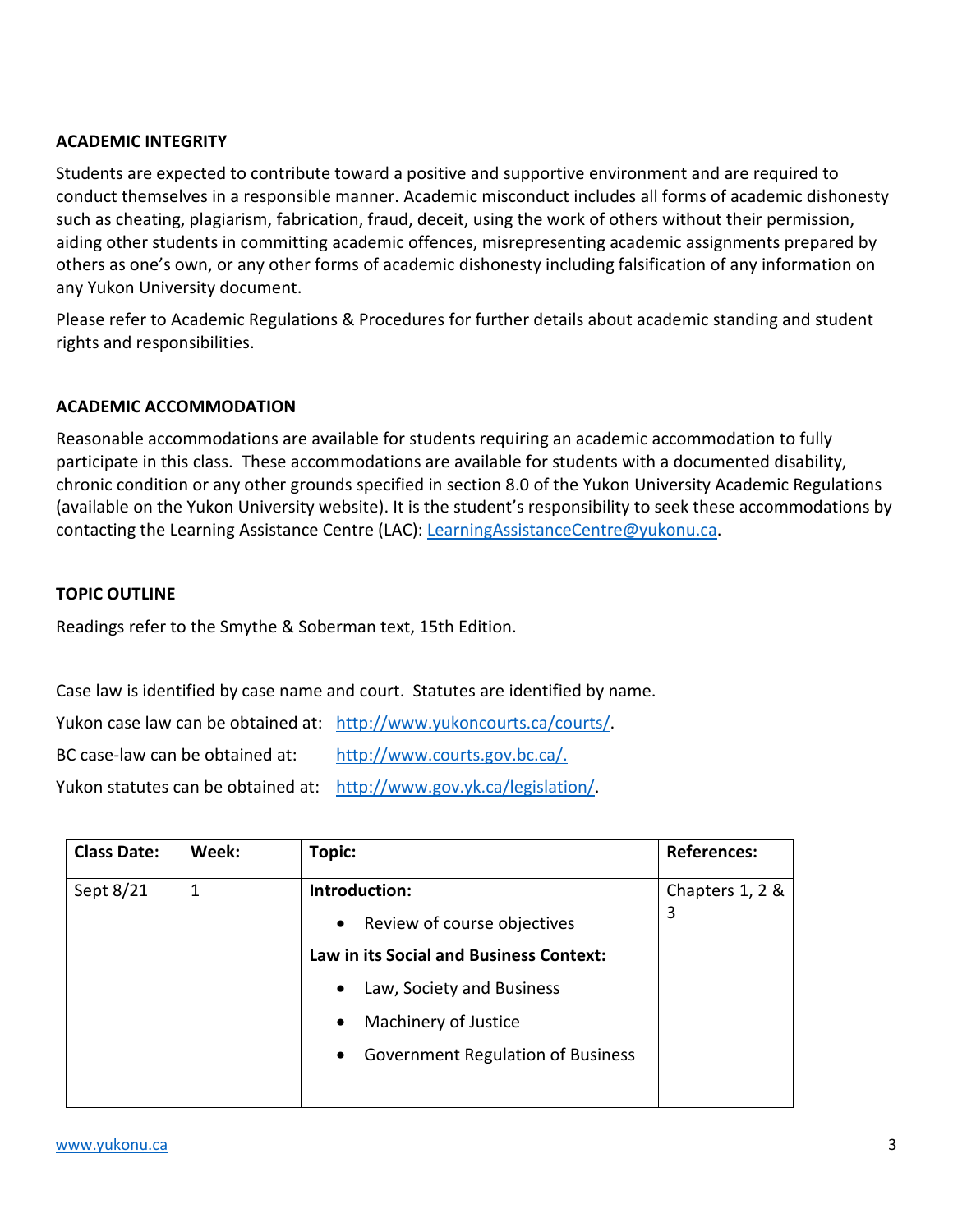| <b>Class Date:</b> | Week:                                          | Topic:                                                                                                                                                                                                                                                              | <b>References:</b>      |
|--------------------|------------------------------------------------|---------------------------------------------------------------------------------------------------------------------------------------------------------------------------------------------------------------------------------------------------------------------|-------------------------|
| Sept 15/21         | $\overline{2}$                                 | Torts:<br>Law of Torts<br><b>Professional Liability</b><br>$\bullet$<br>Case:<br>O'Neill v. City of Whitehorse, 2006 YKSM 1                                                                                                                                         | Chapters 4 & 5          |
| Sept 22/21         | 3                                              | <b>Contracts:</b><br>Formation:<br>Offer & Acceptance<br>$\circ$<br><b>Consideration &amp; Intention</b><br>$\circ$<br>Capacity & Legality<br>$\circ$<br>Case:<br>Ernewein v. Yankee Hat Minerals Ltd., 2011<br>YKSM 01<br>Case:<br>Duplisea v. Wilson, 2018 YKSM 3 | Chapters 6, 7,<br>& 8   |
| Sept 29/21         | $\overline{4}$<br>Quiz 1<br>Chapters 1 to<br>5 | <b>Contracts:</b><br>Mistake & Misrepresentation<br>Writing & Interpretation<br>$\bullet$<br>Privity<br>Case:<br>Mollet v. Craven, 2014 YKSM 6<br>Case:<br>40419 Yukon Inc. v. 365334 Alberta Limited,<br>2017 YKSM 8                                               | Chapters 9, 10,<br>& 11 |
| Oct 6/21           | 5<br>Quiz 2                                    | <b>Contracts:</b><br>Discharge<br><b>Breach &amp; Remedies</b><br>$\bullet$<br>Case:                                                                                                                                                                                | Chapters 12, &<br>13    |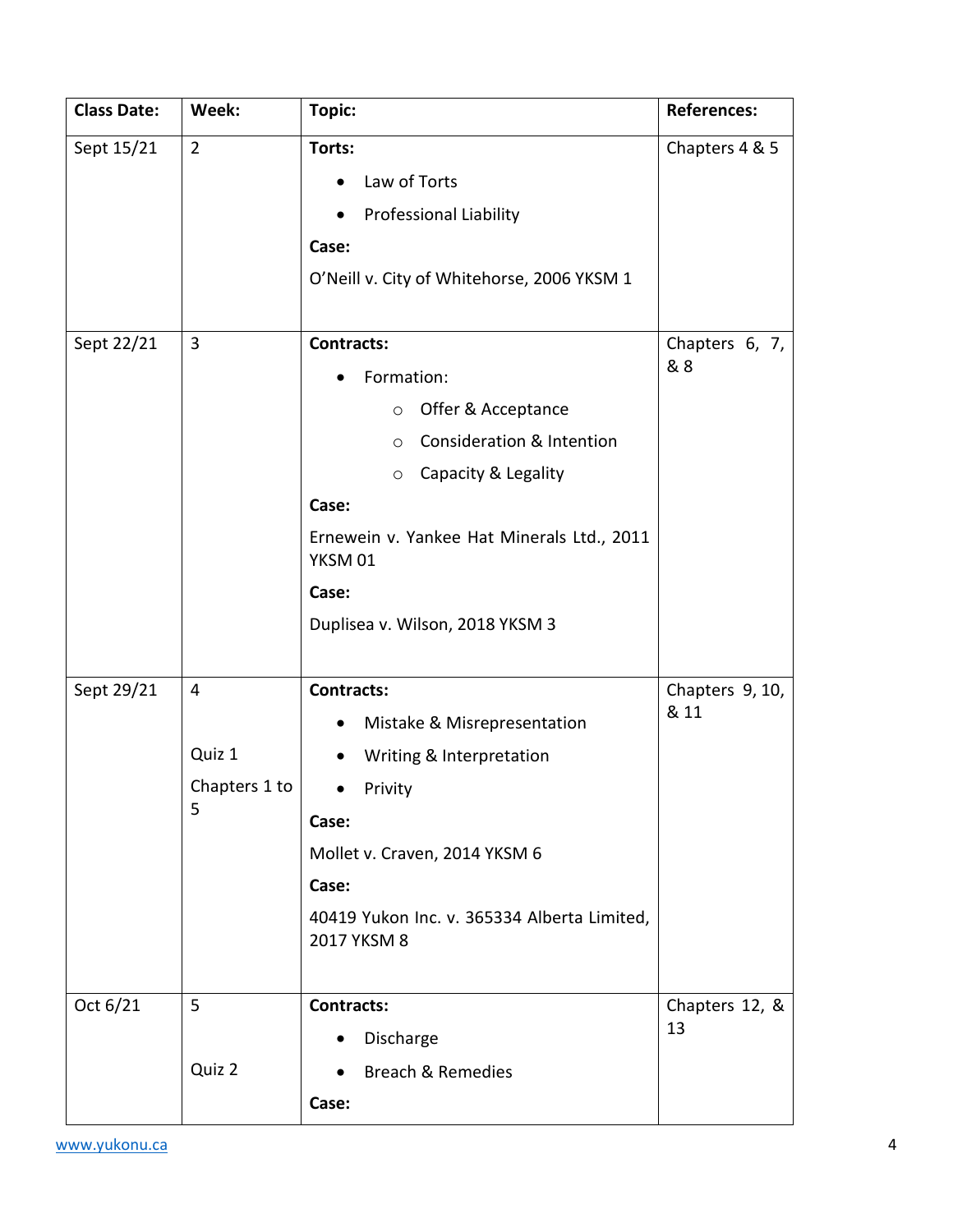| <b>Class Date:</b>     | Week:               | Topic:                                                     | <b>References:</b> |
|------------------------|---------------------|------------------------------------------------------------|--------------------|
|                        | Chapters 6 to<br>11 | Cobalt v. Kluane FN, 2014 YKSC 40                          |                    |
|                        |                     | Case:                                                      |                    |
|                        |                     | Skky Hotel Inc. v. Yukon Gardens Ltd., 2017<br>YKSM4       |                    |
| Oct 13/21              | 6                   | <b>Special Types of Contracts:</b>                         | Chapters<br>14,    |
|                        |                     | Sale of Goods                                              | 15, & 16           |
|                        |                     | <b>Bailment &amp; Leasing</b>                              |                    |
|                        |                     | <b>Insurance and Guarantee</b><br>$\bullet$                |                    |
|                        |                     | Case:                                                      |                    |
|                        |                     | Wilkinson v. Watson Lake Motors and                        |                    |
|                        |                     | Aviva Insurance Company of Canada,                         |                    |
|                        |                     | 2010 YKSC 1                                                |                    |
|                        |                     | Case:                                                      |                    |
|                        |                     | Volare Eurobar Inc. v. Sim, 2017 YKSM 1                    |                    |
| Oct 20/21              | $\overline{7}$      | <b>Special Types of Contracts:</b>                         | Chapters 17, 18    |
|                        |                     | Agency & Franchising                                       | & 19               |
|                        | Quiz 3              | Employment                                                 |                    |
|                        | Chapters<br>12      | Banking and Negotiable Instruments                         |                    |
|                        | to 16               | Case:                                                      |                    |
|                        |                     | Jones v. Yukon (Highways and Public Works),<br>2020 YKSM 1 |                    |
|                        |                     | Case:                                                      |                    |
|                        |                     | Jones v. Yukon (Highways and Public Works),<br>2020 YKSM 1 |                    |
|                        |                     |                                                            |                    |
| <b>TAKE HOME EXAM:</b> |                     |                                                            |                    |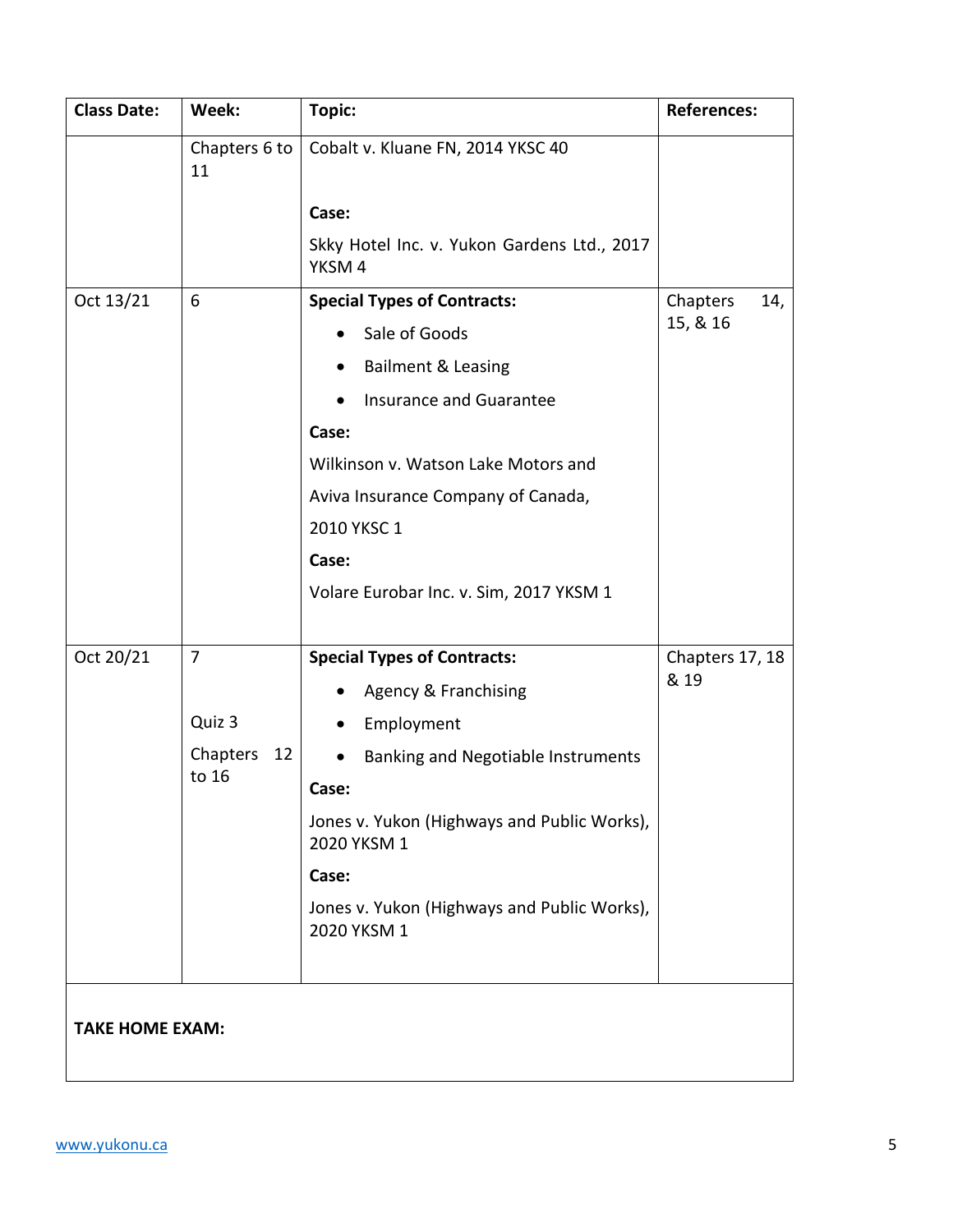| <b>Class Date:</b>                                                                                                                                                                                                                                           | Week:                                                      | Topic:                                                                                                                                                                                                                                                                          | <b>References:</b>                 |
|--------------------------------------------------------------------------------------------------------------------------------------------------------------------------------------------------------------------------------------------------------------|------------------------------------------------------------|---------------------------------------------------------------------------------------------------------------------------------------------------------------------------------------------------------------------------------------------------------------------------------|------------------------------------|
| At the end of class in week seven, a mid-term exam will be handed out. It will be a take home<br>exam, returnable in two weeks' time. It will cover everything that we have talked about to the<br>end of Week 7 and it will be worth 25% of the total mark. |                                                            |                                                                                                                                                                                                                                                                                 |                                    |
| Oct 27/21                                                                                                                                                                                                                                                    | 8                                                          | Property:<br><b>Intellectual Property</b><br>Interests in land<br>Case:<br>Canivate Growing Systems Ltd. v. Brazier,<br>2020 BCSC 232<br>Case:<br>Jones v. Duval, 2020 YKSC 10                                                                                                  | Chapters<br>20,<br>21,             |
| Nov 3/21                                                                                                                                                                                                                                                     | 9<br>Mid-terms<br>due<br>Quiz 4<br>Chapters<br>17<br>to 21 | Property:<br><b>Landlord and Tenant</b><br>Mortgages<br>Case:<br>37504 Yukon Inc. (Sam n' Andy's) v. 46249<br>Yukon Inc., 2014 YKSM 4<br><b>Business Organizations:</b><br>Proprietorships & Partnerships                                                                       | Chapters 22, &<br>23<br>Chapter 24 |
| Nov 10/21                                                                                                                                                                                                                                                    | 10                                                         | <b>Business Organizations:</b><br>Companies:<br>Nature & Formation<br>$\circ$<br><b>Internal Governance</b><br>$\circ$<br><b>External Responsibilities</b><br>$\circ$<br>Case:<br>Yukon Government (Registrar of Societies) v.<br>Humane Society of Yukon, 2013 YKSC 8<br>Case: | Chapters 25, 26<br>& 27            |